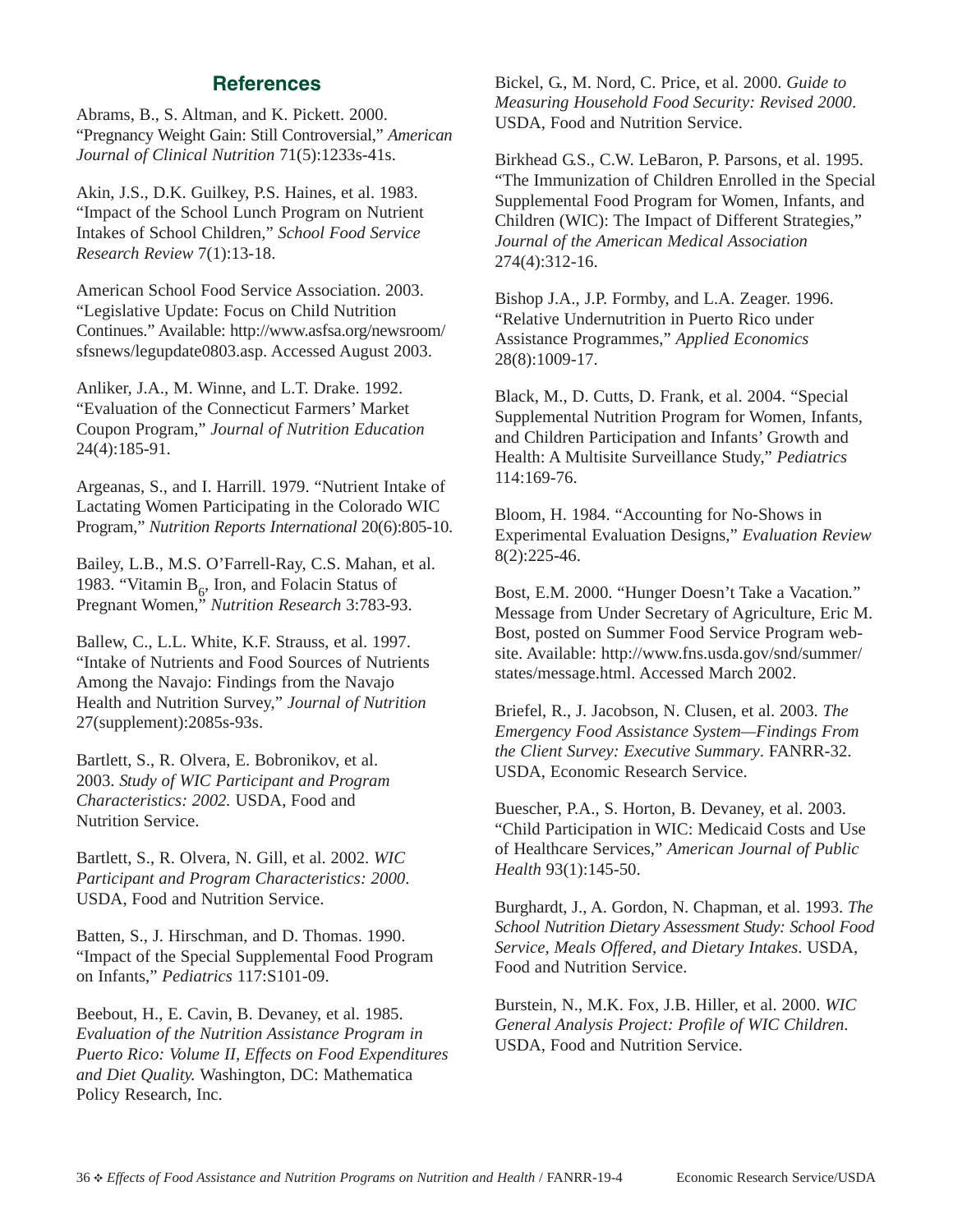Burstein, N., M.K. Fox, and M.J. Puma. 1991. *Study of the Impact of WIC on the Growth and Development of Children: Field Test. Final Report, Volume II: Preliminary Impact Estimates*. Cambridge, MA: Abt Associates Inc.

Buzby, J.C., and J.F. Guthrie. 2002. *Plate Waste in School Nutrition Programs: Final Report to Congress*. E-FAN-02-009. USDA, Economic Research Service.

Buzby, J.C., J. Guthrie, and L.S. Kantor. 2003. *Evaluation of the USDA Fruit and Vegetable Pilot Program: Report to Congress.* E-FAN-03-006. USDA, Economic Research Service.

Caan, B., D.M. Horgen, S. Margen, et al. 1987. "Benefits Associated with WIC Supplemental Feeding During the Interpregnancy Interval," *American Journal of Clinical Nutrition* 45:29-41.

Carlson, A., and B. Senauer. 2003. "The Impact of the Special Supplemental Nutrition Program for Women, Infants, and Children on Child Health," *American Journal of Agricultural Economics* 85(2):479-91.

Centers for Disease Control and Prevention. 1992. "Recommendations for the Use of Folic Acid to Reduce the Number of Cases of Spina Bifida and Other Neural Tube Defects," *Morbidity and Mortality Weekly Report* 41(RR-14):1-7.

Cole, N., and M.K. Fox. 2004a. *Nutrition and Health Characteristics of Low-Income Populations: Volume II, WIC Participants and Nonparticipants*. E-FAN-04-014-2. USDA, Economic Research Service.

Cole, N., and M.K. Fox. 2004b. *Nutrition and Health Characteristics of Low-Income Populations: Volume IV, Older Adults*. E-FAN-04-014-4. USDA, Economic Research Service.

Crepinsek, M.K., N.R. Burstein, E.B. Lee, et al. 2002. *Meals Offered by Tier 2 CACFP Family Child Care Providers—Effects of Lower Meal Reimbursements: A Report to Congress on the Family Child Care Homes Legislative Changes Study*. E-FAN-02-006. USDA, Economic Research Service.

Devaney, B.L., A.R. Gordon, and J.A. Burghardt. 1993. *The School Nutrition Dietary Assessment Study: Dietary Intakes of Program Participants and Nonparticipants*. USDA, Food and Nutrition Service.

Devaney, B., and E. Stuart. 1998. "Eating Breakfast: Effects of the School Breakfast Program," *Family Economics and Nutrition Review* 1998:60-62.

Devaney, B., P. Ziegler, L. Kalb, et al. 2004a. "Feeding Infants and Toddlers Study: Overview of the Study Design," *Journal of the American Dietetic Association* 104(1, Supplement):S8-S13.

Devaney, B., P. Ziegler, S. Pac, et al. 2004b. "Nutrient Intakes of Infants and Toddlers," *Journal of the American Dietetic Association* 104(1, Supplement):S14-S21.

Dietz, V.J., A.L. Baughman, E.F. Dini, et al. 2000. "Vaccination Practices, Policies, and Management Factors Associated with High Vaccination Coverage Levels in Georgia Public Clinics," *Archives of Pediatric Adolescent Medicine* 154:184-89.

Edwards, D.L., E.A. Frongillo, Jr., B. Rauschenbach, et al. 1993. "Home-delivered Meals Benefit the Diabetic Elderly," *Journal of the American Dietetic Association* 93(5):585-87.

Endres, J., M. Sawicki, and J.A. Casper. 1981. "Dietary Assessment of Pregnant Women in a Supplemental Food Program," *Journal of the American Dietetic Association* 79:121-26.

Food Research and Action Center. 2003. *Hunger Doesn't Take a Vacation: Summer Nutrition Status Report, June 2003*. Washington, DC.

Food Research and Action Center. 2001. *New Pilot Makes Summer Food Participation Easier in 13 States and Puerto Rico*. Available: http://www.frac.org/ html/news/sfsp\_pilots.html. Accessed March 2002.

Fox, M.K., and N. Cole. 2004a. *Nutrition and Health Characteristics of Low-Income Populations: Volume I, Food Stamp Program Participants and Nonparticipants*. E-FAN-04-014-1. USDA, Economic Research Service.

Fox, M.K., and N. Cole. 2004b. *Nutrition and Health Characteristics of Low-Income Populations: Volume III, School-Age Children.* E-FAN-04-014-3. USDA, Economic Research Service.

Fox, M.K., M.K. Crepinsek, P. Connor, et al. 2001. *Second School Nutrition Dietary Assessment Study (SNDA-II): Final Report*. USDA, Food and Nutrition Service.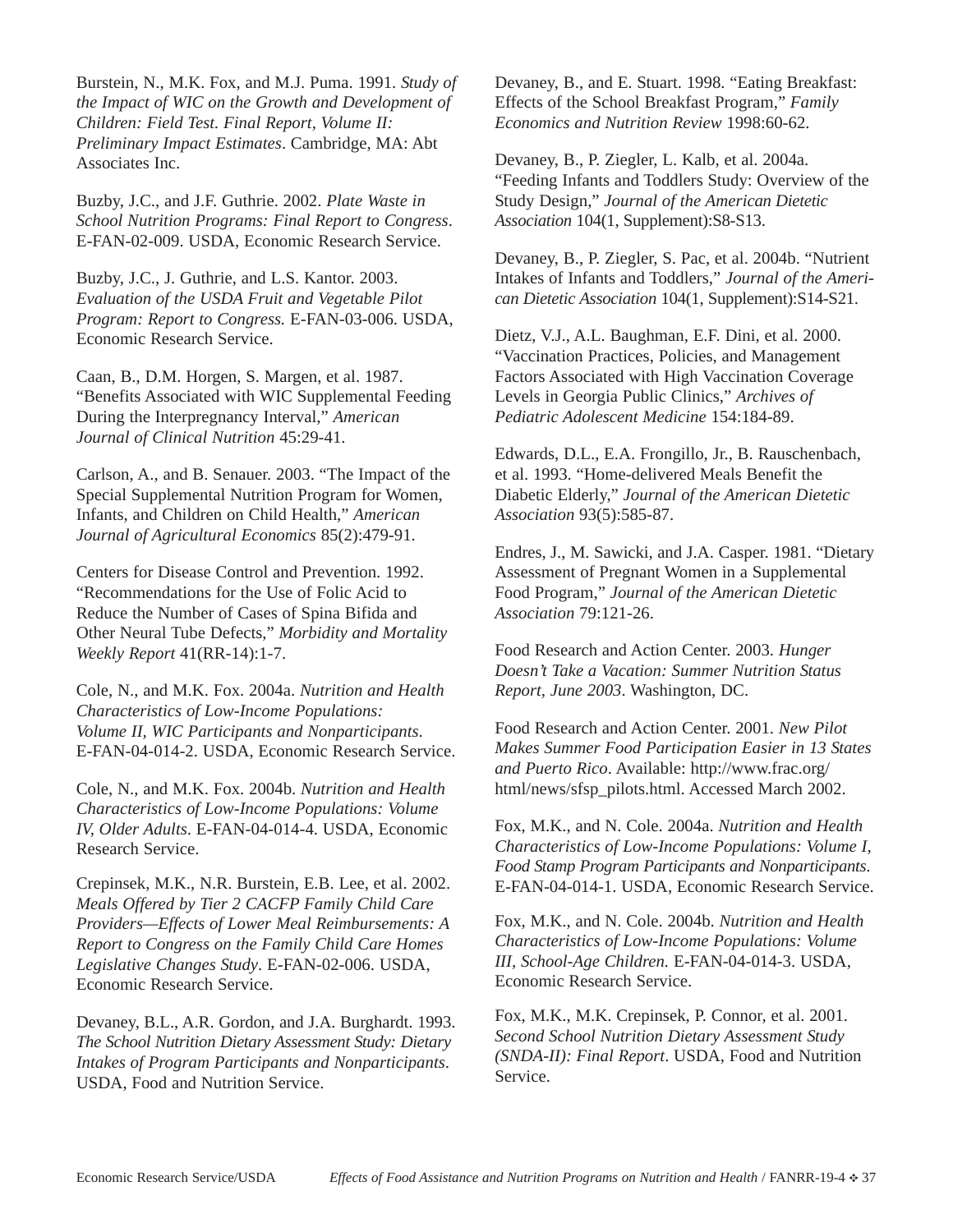Fox, M.K., W.L. Hamilton, and B.-H. Lin. 2004. *Effects of Food Assistance and Nutrition Programs on Nutrition and Health: Volume 3, Literature Review*. FANRR-19-3. USDA, Economic Research Service.

Fraker, T.M., A.P. Martini, J.C. Ohls, et. al. 1992. *The Evaluation of the Alabama Food Stamp Cash-out Demonstration: Volume 1, Recipient Impacts*. USDA, Food and Nutrition Service.

Galfond, G., J. Thompson, and K. Wise. 1991. *Evaluation of the Farmers Market Coupon Demonstration Project.* USDA, Food and Nutrition Service.

Garnett, S.C. 2001. *Implementation of the Summer Food Service Program (SFSP) Pilot Projects Authorized by the Consolidated Appropriations Act, 2001.* Technical memorandum issued to FNS regions and State agencies, January 19, 2001.

Glantz, F., R. Berg, D. Porcari, et al. 1994. *School Lunch and Breakfast Nonparticipants Study*. USDA, Food and Nutrition Service.

Glantz, F., and M.K. O'Neill-Fox. 1982. *Evaluation of the Child Care Food Program: Final Report on the Congressionally Mandated Studies. Volume I.* Cambridge, MA: Abt Associates Inc.

Gleason, P.M. 1996. *Student Participation in the School Nutrition Programs: An Econometric and Simulation Model*. USDA, Food and Nutrition Service.

Gleason, P., A. Rangarajan, and C. Olson. 2000. *Dietary Intake and Dietary Attitudes Among Food Stamp Participants and Other Low-Income Individuals*. USDA, Food and Nutrition Service.

Gleason, P., and C. Suitor. 2003. "Eating at School: How the National School Lunch Program Affects Children's Diets," *American Journal of Agricultural Economics* 85(4):1047-61.

Gordon, A., and R. Briefel. 2003. *Feeding Low-Income Children When School is Out—The Summer Food Service Program: Executive Summary*. FANRR-30. USDA, Economic Research Service.

Gordon, A.R., B.L. Devaney, and J.A. Burghardt. 1995. "Dietary Effects of the National School Lunch Program and the School Breakfast Program," *American Journal of Clinical Nutrition* 61(1, Supplement):221S-31S.

Gore, S.A., D.M. Brown, and D.S. West. 2003. "The Role of Postpartum Weight Retention in Obesity Among Women: A Review of the Evidence," *Annals of Behavioral Medicine* 26(2):149-59.

Gundersen, C., and V. Oliveira. 2001. "The Food Stamp Program and Food Insufficiency," *American Journal of Agricultural Economics* 83(4):875-87.

Guthrie, J. 2003. *Food Assistance Research Brief— Do Healthy School Meals Cost More?* FANRR-34-6. USDA, Economic Research Service.

Hama, M.Y. 1993. *Food and Nutrient Consumption Patterns of Households in Puerto Rico (Nutrient Quality)*. Unpublished doctoral dissertation, University of Maryland.

Hamilton, W., N. Burstein, and M.K. Crepinsek. 2001. *Reimbursement Tiering in the CACFP: Summary Report of the Family Child Care Homes Legislative Changes Study.* FANRR-22. USDA, Economic Research Service.

Hamilton, W.L., and P.H. Rossi. 2002. *Effects of Food Assistance and Nutrition Programs on Nutrition and Health: Volume 1, Research Design*. FANRR-19-1. USDA, Economic Research Service.

Hirschman, J. 2004. Presentation to Expert Committee for Review of Food Practices. Institute of Medicine. February 26, 2004. Available: http://www.iom.edu/ object.file/master/19/293/0.pdf. Accessed June 2004.

Huffman, S.K., and H. Jensen. 2003. *Do Food Assistance Programs Improve Household Food Security? Recent Evidence from the United States*. Working paper 03-WP-335. Ames, IA: Iowa State University, Center for Agricultural and Rural Development.

Hutchins, S.S., J. Rosenthal, P. Eason, et al. 1999. "Effectiveness and Cost-Effectiveness of Linking the Special Supplemental Program for Women, Infants, and Children (WIC) and Immunization Activities," *Journal of Public Health Policy* 20(4):408-26.

Institute of Medicine, Food and Nutrition Board. 2002a. *Dietary Reference Intakes: Vitamin A, Vitamin K, Arsenic, Boron, Chromium, Copper, Iodine, Iron, Manganese, Molybdenum, Nickel, Silicon, Vanadium, and Zinc*. Washington, DC: National Academy Press.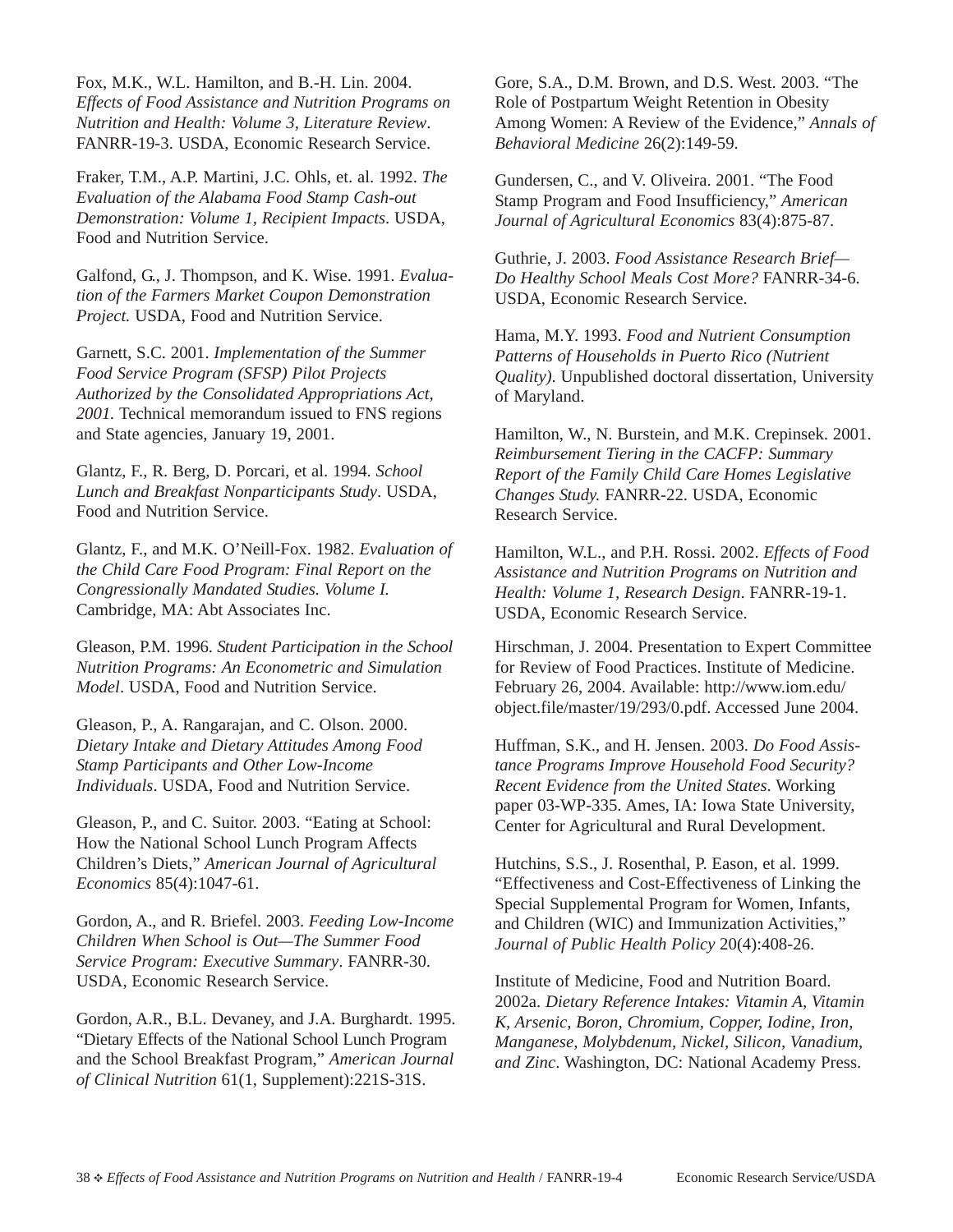Institute of Medicine, Food and Nutrition Board. 2002b. *Dietary Reference Intakes: Energy, Carbohydrates, Fiber, Fats, Fatty Acids, Cholesterol, Protein, and Amino Acids (Macronutrients)*. Washington, DC: National Academy Press.

Institute of Medicine, Food and Nutrition Board. 2001. *Dietary Reference Intakes: Application in Dietary Assessment*. Washington, DC: National Academy Press.

Institute of Medicine, Food and Nutrition Board. 2000a. *Dietary Reference Intakes: Thiamin, Riboflavin, Niacin, Vitamin B6 , Folate, Vitamin B12*, *Pantothenic Acid, Biotin, and Choline*. Washington, DC: National Academy Press.

Institute of Medicine, Food and Nutrition Board. 2000b. *Dietary Reference Intakes: Vitamin C, Vitamin E, Selenium, and Carotenoids*. Washington, DC: National Academy Press.

Institute of Medicine, Food and Nutrition Board. 1999. *Dietary Reference Intakes: Calcium, Phosphorus, Magnesium, Vitamin D, Fluoride*. Washington, DC: National Academy Press.

Kennedy, E.T., J. Ohls, S. Carlson, et al. 1995. "The Healthy Eating Index: Design and Applications," *Journal of the American Dietetic Association* 95(10):1103-09.

Kowaleski-Jones, L., and G.J. Duncan. 2000. *Effects of Participation in the WIC Food Assistance Program on Children's Health and Development: Evidence from NLSY Children*. Discussion Paper No. 1207-00. Madison, WI: Institute for Research on Poverty.

Kramer-LeBlanc, C., A. Mardis, S. Gerrior, et al. 1999. *Review of the Nutritional Status of WIC Participants*. USDA, Center for Nutrition Policy and Promotion.

Kranz, S., and S.M. Siega-Riz. 2002. "Sociodemographic Determinants of Added Sugar Intake in Preschoolers 2 to 5 Years Old," *Journal of Pediatrics* 140:667-72.

Kresge, J. 2003. *WIC Participant and Program Characteristics: PC2002, Executive Summary*. USDA, Food and Nutrition Service.

Lederman, S.A., G. Alfasi, and R.J. Deckelbaum. 2002. "Pregnancy-associated Obesity in Black Women in New York City," *Maternal and Child Health Journal* 6(1):37-42.

Lee, B.J., L. Mackey-Bilaver, and R.M. Goerge. 2000. *The Patterns of Food Stamp and WIC Participation and Their Effects on Health and Low-Income Children*. JCPR Working Paper No. 129. Chicago, IL: Northwestern University/University of Chicago Joint Center for Poverty Research.

Lee, J.Y., R.G. Rozier, E.C. Norton, et al. 2004a. "Effects of WIC Child Participation on Use of Oral Health Services," *American Journal of Public Health* 94:772-77.

Lee, J.Y., R.C. Rozier, E.C. Norton, et al. 2004b. "The Effects of the Women, Infants, and Children's Supplemental Food Program on Dentally-Related Medicaid Expenditures," *Journal of Public Health Dentistry* 64:76-81.

Lin, B.-H., and K. Ralston. 2003. *Food Assistance Research Brief—Competitive Foods: Soft Drinks vs. Milk*. FANRR-34-7. USDA, Economic Research Service.

Logan, C., M.K. Fox, and B.-H. Lin. 2002. *Effects of Food Assistance and Nutrition Programs on Nutrition and Health, Volume 2: Data Sources*. FANRR-19-2. USDA, Economic Research Service.

Luman, E.T., M.M. McCauley, A. Shefer, et al. 2003. "Maternal Characteristics Associated with Vaccination of Young Children," *Pediatrics* 111(5):1215-18.

Mahony Monrad, D., S.H. Pelavin, R.F. Baker, et al. 1982. *Evaluation of the Commodity Supplemental Food Program: Final Report—Health and Nutrition Impacts of Three Local Projects*. USDA, Food and Nutrition Service.

Mardis, A., and R. Anand. 2000. *A Look at the Diet of Pregnant Women*. Nutrition Insights No. 17. USDA, Center for Nutrition Policy and Promotion.

Maurer, K. 1984. "The National Evaluation of School Nutrition Programs: Factors Affecting Student Participation," *American Journal of Clinical Nutrition* 40:425-47.

McLaughlin, J., L. Bernstein, M.K. Crepinsek, et al. 2002. *Evaluation of the School Breakfast Program Pilot Project: Findings from the First Year of Implementation*. USDA, Food and Nutrition Service.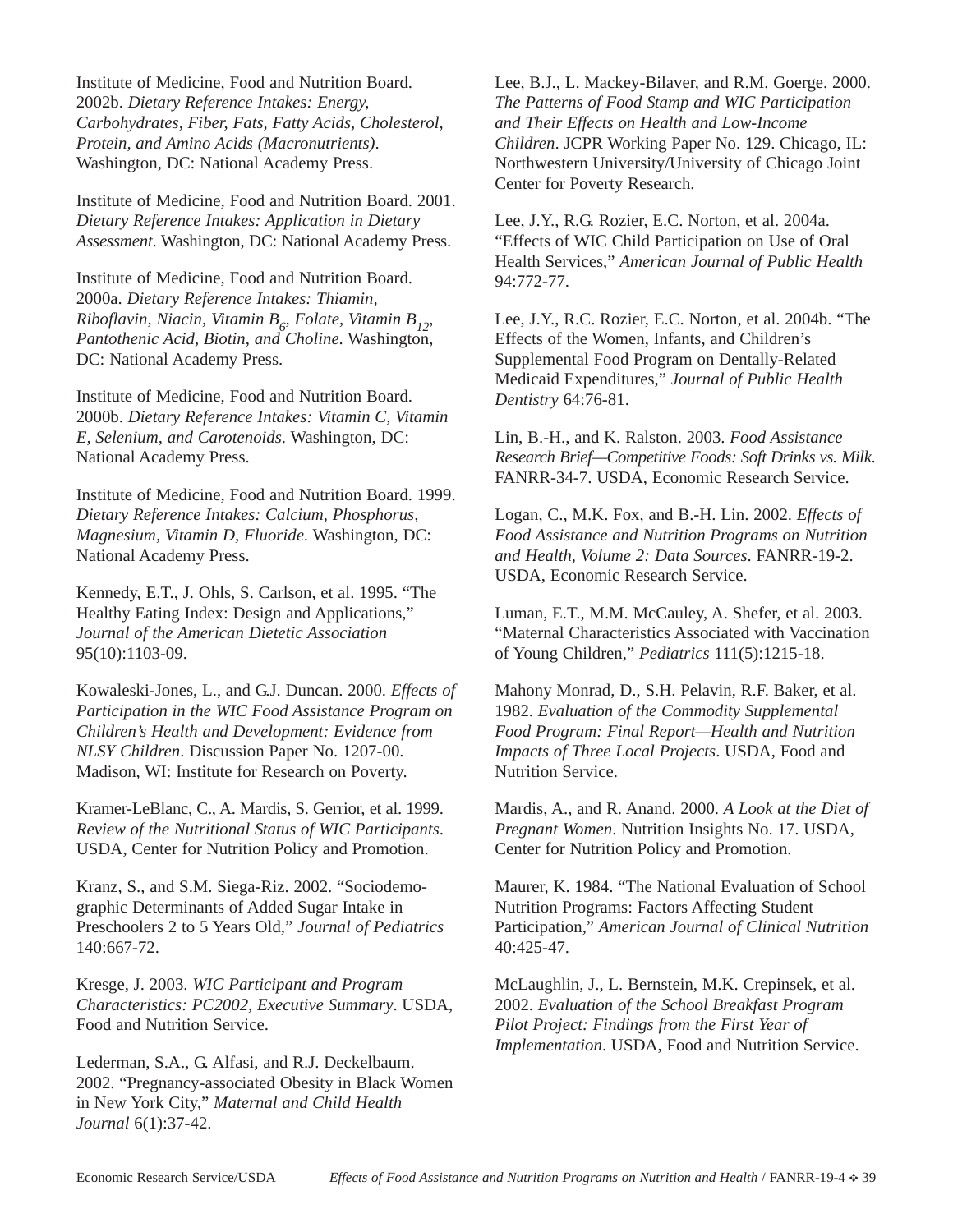Metcoff, J., P. Costiloe, W.M. Crosby, et al. 1985. "Effect of Food Supplementation (WIC) During Pregnancy on Birth Weight," *American Journal of Clinical Nutrition* 41:933-47.

Meyers, A.F., A.E. Sampson, M. Weitzman, et al. 1989. "School Breakfast Program and School Performance," *American Journal of Disabled Children* 143:1234-39.

National Research Council. 1989a. *Recommended Dietary Allowances, 10th edition*. Washington, DC: National Academy Press.

National Research Council. 1989b. *Diet and Health: Implications for Reducing Chronic Disease Risk*. Washington, DC: National Academy Press.

National Research Council. 1986. *Nutrient Adequacy: Assessment Using Food Consumption Surveys*. Washington, DC: National Academy Press.

Ohls, J.C., T.M. Fraker, A.P. Martini, et al. 1992. *The Effects of Cash-out on Food Use by Food Stamp Program Participants in San Diego*. USDA, Food and Nutrition Service

Ohls, J., and F. Saleem-Ismail. 2002. *The Emergency Food Assistance System—Findings From the Provider Survey, Volume I: Executive Summary*. FANRR-16-1. USDA, Economic Research Service.

Oliveira, V. 2003. *The Food Assistance Landscape: March 2003*. FANRR-28-2. USDA, Economic Research Service.

Oliveira, V., and C. Gundersen. 2000. *WIC and the Nutrient Intake of Children*. FANRR-5. USDA, Economic Research Service.

Oliveira, V., E. Racine, J. Olmstead, et al. 2002. *The WIC Program: Background, Trends, and Issues*. FANRR-27. USDA, Economic Research Service.

Olson, C.M. 1994. *A Review of the Research on the Effects of Training in Nutrition Education on Intermediaries, Paraprofessionals, and Professionals*. USDA, Food and Nutrition Service.

Pehrsson, P.R., P.B. Moser-Veillon, L. Sims, et al. 2001. "Postpartum Iron Stats in Nonlactating Participants and Nonparticipants in the Special Supplemental Nutrition Program for Women, Infants, and Children," *American Journal of Clinical Nutrition* 73:86-92.

Ponza, M., R. Briefel, W. Corson, et al. 1999. *Universal-free School Breakfast Program Evaluation Design Report: Final Evaluation Design*. USDA, Food and Nutrition Service.

Ponza, M., J. Burghardt, R. Cohen, et al. 1993. *National Study of the Adult Component of the Child and Adult Care Food Program (CACFP). Final Report*. *Volumes I and II*. USDA, Food and Nutrition Service.

Ponza, M., B. Devaney, P. Ziegler, et al. 2004. "Nutrient Intakes and Food Choices of Infants and Toddlers Participating in WIC," *Journal of the American Dietetic Association* 104(1, Supplement):S71-S79.

Ponza, M., J.C. Ohls, B.E. Millen, et al. 1996. *Serving Elders at Risk: The Older Americans Act Nutrition Programs, National Evaluation of the Elderly Nutrition Program, 1993-1995, Volumes I, II, and III*. U.S. Department of Health and Human Services, Administration on Aging.

Price, C., W.L. Hamilton, and J.C. Cook. 1997. *Guide to Implementing the Core Food Security Module*. USDA, Food and Nutrition Service. (The guide was revised and updated in 2000; see Bickel et al., 2000).

Project Bread. 2000. *The Massachusetts Child Hunger Initiative: An Action Plan To End Child Hunger in Massachusetts.* Boston, MA.

Puma, M.J., J. DiPietro, J. Rosenthal, et al. 1991. *Study of the Impact of WIC on the Growth and Development of Children: Field Test, Volume 1: Feasibility Assessment*. Cambridge, MA: Abt Associates Inc.

Putnam, J., and S. Gerrior. 1999. "Chapter 7: Trends in the U.S. Food Supply, 1980-97," in E. Frazao (ed.), *America's Eating Habits: Changes and Consequences*. AIB-750. USDA, Economic Research Service.

Radzikowski, J., and S. Gale. 1984. "The National Evaluation of School Nutrition Programs: Conclusions," *American Journal of Clinical Nutrition* 40:454-61.

Rainville, A.J. 2001. "Nutritional Quality of Reimbursable School Lunches Compared to Lunches Brought from Home in Elementary Schools in Two Southeastern Michigan Districts," *Journal of Child Nutrition & Management* 25(1):13-18.

Ralston, K., J. Buzby, and J. Guthrie. 2003. *Food Assistance Research Brief—A Healthy School Meal Environment*. FANRR-34-5. USDA, Economic Research Service.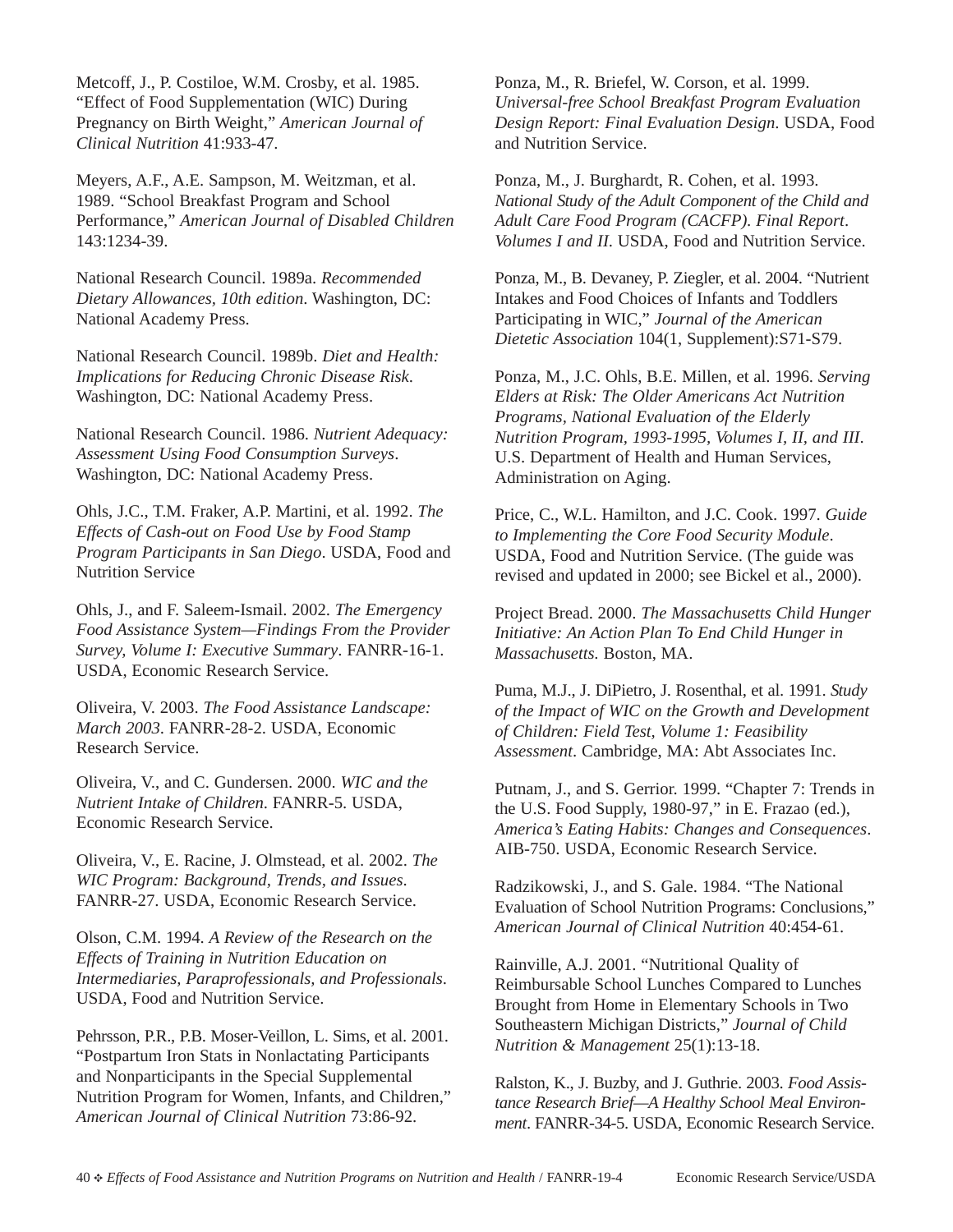Reddan, J., K. Wahlstrom, and M. Reicks. 2002. "Children's Perceived Benefits and Barriers in Relation to Eating Breakfast in Schools With or Without Universal School Breakfast," *Journal of Nutrition Education and Behavior* 34(1):47-52.

Rosales, W., and J. Janowski. 2002. *The State of Breakfast in Wisconsin.* Milwaukee, WI: Hunger Task Force of Milwaukee.

Rose, D., J.P. Habicht, and B. Devaney. 1998. "Household Participation in the Food Stamp and WIC Programs Increases the Nutrient Intakes of Preschool Children," *Journal of Nutrition* 128(3):548-55.

Rossi, P.H. 1998. *Feeding the Poor: Assessing Federal Food Aid*. Washington, DC: The AEI Press, pp. 44-65.

Rush, D., J. Leighton, N. Sloan, et al. 1988a. "The National WIC Evaluation: Evaluation of the Special Supplemental Food Program for Women, Infants and Children, VI: Study of Infants and Children," *American Journal of Clinical Nutrition* 48:484-511.

Rush, D., J. Leighton, N. Sloan, et al. 1988b. "The National WIC Evaluation: Evaluation of the Special Supplemental Food Program for Women, Infants and Children, V: Longitudinal Study of Pregnant Women," *American Journal of Clinical Nutrition* 48:439-83.

Shefer, A.M., E.T. Luman, B.H. Lyons, et al. 2001. "Vaccination Status of Children in the Women, Infants, and Children (WIC) Program: Are We Doing Enough to Improve Coverage?" *American Journal of Preventive Medicine* 20(1, Supplement 1):47-54.

Siega-Riz, S.M., S. Kranz, D. Blanchette, et al. 2004. "The Effect of Participation in the WIC Program on Preschoolers' Diets," *Journal of Pediatrics* 144:229-34.

Singh, A., and J. Endahl. 2004. *Evaluation of the 14 State Summer Food Service Program Pilot Project*. USDA, Food and Nutrition Service.

St. Pierre, R.G., T.D. Cook, and R.B. Straw. 1981. "An Evaluation of the Nutrition Education and Training Program: Findings from Nebraska," *Evaluation and Program Planning* 4:335-44.

St. Pierre, R.G., and J.A. Glotzer. 1981. *An Evaluation of the Georgia Nutrition Education and Training Program*. Cambridge, MA: Abt Associates Inc.

St. Pierre, R.G., and V. Rezmovic. 1982. "An Overview of the National Nutrition Education and Training Program Evaluation," *Journal of Nutrition Education* 14(2):61-66.

Tasse, T., and J. Ohls. 2003. *Reaching More Hungry Children: The Seamless Summer Food Waiver.* Trends in Nutrition Policy. Issue Brief No. 1. Princeton, NJ: Mathematica Policy Research.

U.S. Department of Agriculture. 2004. "Veneman Announces Full Implementation of Food Stamp Program Electronic Benefits Transfer System," USDA News Release 0251.04, June 22, 2004.

U.S. Department of Agriculture, Center for Nutrition Policy and Promotion. 1996. *The Food Guide Pyramid*. Home and Garden Bulletin No. 252.

U.S. Department of Agriculture, Food and Nutrition Service. 2003a. "Food Stamp Program Nutrition Education Fact Sheet." Available: http://www.fns.usda. gov/fsp/menu/admin/nutritioned/fsheet.htm. Accessed April 2003.

U.S. Department of Agriculture, Food and Nutrition Service. 2003b. "Afterschool Snacks in the NSLP: Basic Questions and Answers." Available: http://www.fns.usda. gov/cnd/Afterschool/NSLP\_QA.htm. Accessed July 2003.

U.S. Department of Agriculture, Food and Nutrition Service. 2003c. "School Breakfast Program: Fact Sheet." Available: http://www.fns.usda.gov/cnd/breakfast/ aboutBFast/bfastfacts.htm. Accessed August 2003.

U.S. Department of Agriculture, Food and Nutrition Service. 2003d. "Program Fact Sheet: National School Lunch Program." Available: http://www.fns.usda.gov/ cnd/Lunch/default.htm. Accessed June 2003.

U.S. Department of Agriculture, Food and Nutrition Service. 2003e. "Facts about the Child and Adult Care Food Program." Available: http://www.fns.usda.gov/ cnd/care/CACFP/cacfpfaqs.htm. Accessed March 2003.

U.S. Department of Agriculture, Food and Nutrition Service. 2003f. Program data. Available: http://www. fns.usda.gov/pd. Accessed April 2003.

U.S. Department of Agriculture, Food and Nutrition Service. 2003g "Food Distribution Fact Sheet: The Emergency Food Assistance Program." Available: http://www.fns.usda.gov/fdd/programs/tefap/ pfs-tefap.pdf. Accessed April 2003.